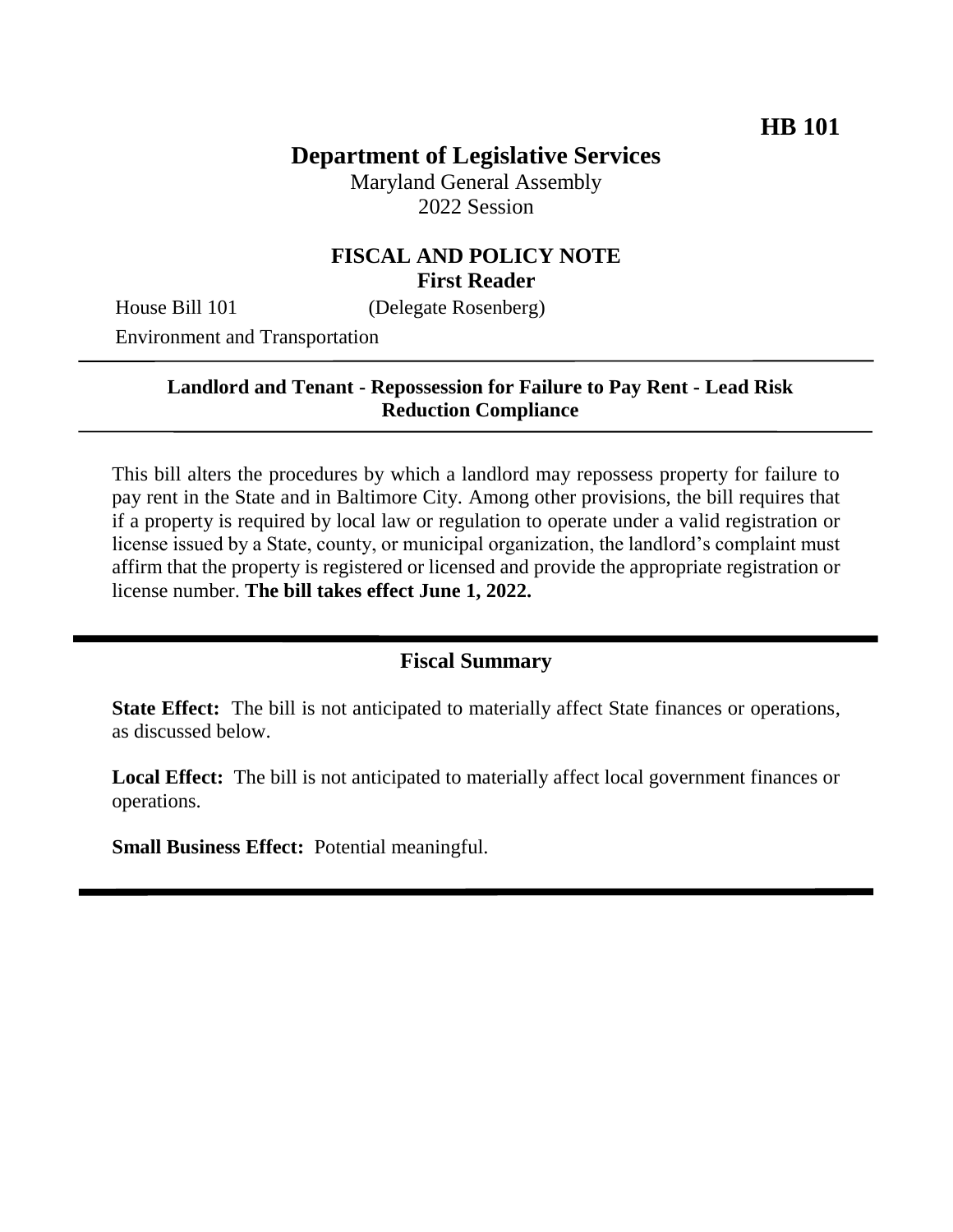# **Analysis**

### **Bill Summary/Current Law:**

### *Required Contents of a Complaint to Repossess Residential Property*

Under current law, an "affected property" is one that is at risk for lead paint contamination, as specified and defined in the Environment Article. If the property to be repossessed is an affected property, the complaint is required to affirm that the landlord has registered the affected property as required under the Environment Article and registration is valid. The complaint must also indicate the inspection certificate number for the inspection conducted for the current tenancy, or declare that the owner is unable to provide an inspection certificate number because:

- the owner has requested that the tenant allow the owner access to the property to perform the work required under the Environment Article;
- the owner has offered to relocate the tenant in order to allow the owner to perform work if the work will disturb the paint on the interior surfaces of the property and to pay the reasonable expenses the tenant incurs directly related to the relocation; and
- the tenant has refused to allow access to the owner or refused to vacate the property in order for the owner to perform the required work.

The bill clarifies if the property to be repossessed is an affected property as described above, the landlord's complaint must indicate that the *property is an affected property*.

#### *Adjournment to Enable Procurement of Witnesses*

The bill expands the authority of the court to adjourn the proceedings to enable either party to obtain documents or other proof of a claim or defense. Existing provisions authorize the court to adjourn the trial only to allow either party to procure necessary witnesses. The bill increases the maximum length of the adjournment (unless all parties have consented to a longer period of time) from 1 to 10 days.

#### *Issues of Fact at Trial*

Under current law, the information provided by the landlord regarding an affected property's status may not be an issue of fact at trial. The bill repeals this prohibition and instead specifies that a landlord *must* provide direct evidence of compliance with provisions related to (1) the registration and licensure of leased residential property as required in the jurisdiction where the property is situated and (2) the property's status as

HB 101/ Page 2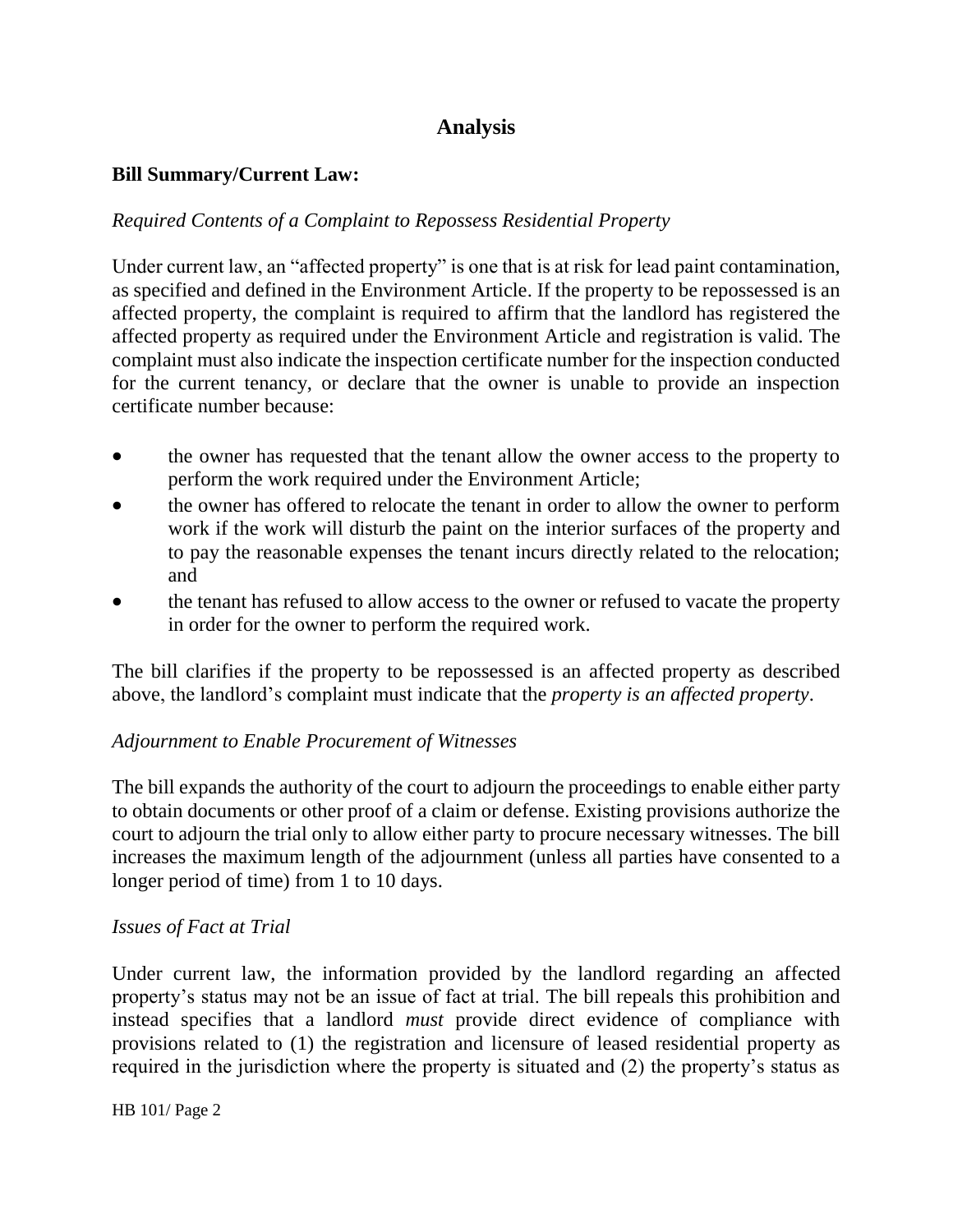an affected property. The bill also specifies that, before the court determines whether any rent and late fees are due, the court must be satisfied that the landlord met the burden of providing direct evidence of compliance with these provisions.

#### *Provisions Applicable Only in Baltimore City*

Similar to the statewide provisions, the bill requires a rental property in Baltimore City to be in compliance with specified registration, permit, or license requirements in the Baltimore City Code and the Environment Article before a landlord may file a complaint for repossession of the property for failure to pay rent.

The bill expands the authority of a judge in Baltimore City to adjourn the proceedings by enabling either party to procure necessary witnesses or obtain documents or other proof of a claim or defense, or for any other purposes of the judge's discretion, and authorizes the judge to adjourn the trial for up to 10 days. Existing provisions authorize the judge to adjourn the trial in the interest of justice for up to 7 days.

**State Fiscal Effect:** The Maryland Department of the Environment (MDE) advises that due to the launch of the Lead Rental Certification and Accreditation database in December 2021, which allows the public to look up and obtain online copies of lead inspection certificates, the bill is likely to have minimal operational and fiscal impact. The Lead Rental Registration database and the Lead Rental Registry Property Search database are other MDE databases that allow rental property owners to register their units online and the public to readily access evidence of whether an affected property is currently registered.

**Small Business Effect:** The bill's extension of the length of time the court or judge may adjourn the proceedings to allow a party to procure documents or other proof may delay the final disposition of a case, resulting in lost revenue. Small business landlords may be required to provide additional documentation when filing a complaint to repossess residential property for failure to pay rent.

## **Additional Information**

**Prior Introductions:** Similar legislation has been considered recently. HB 49 of 2021 received a hearing in the House Environment and Transportation Committee, but no further action was taken. HB 491 of 2020 received a hearing in the House Environment and Transportation Committee, but no further action was taken. HB 1068 of 2019 received a hearing in the House Environment and Transportation Committee, but no further action was taken.